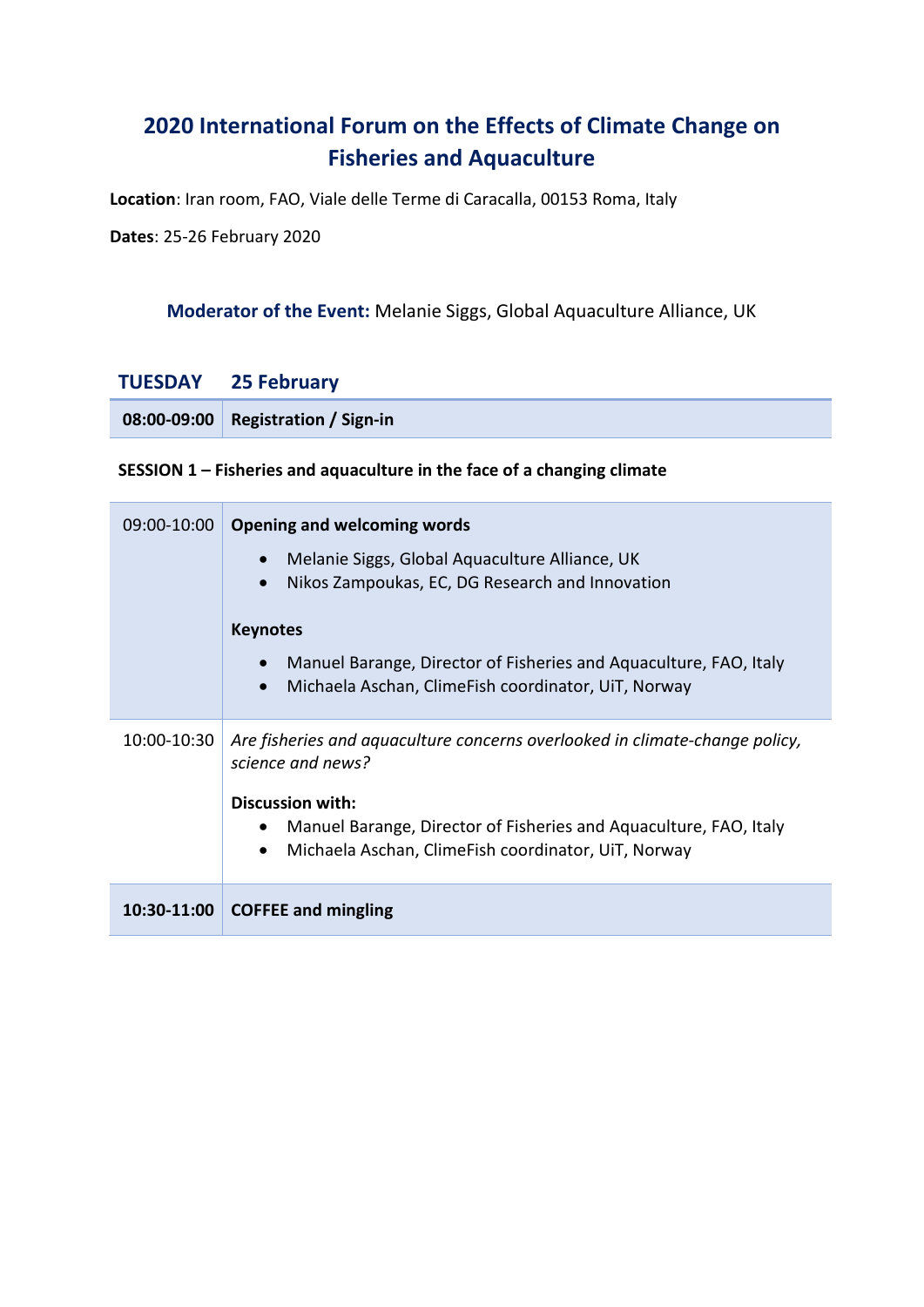#### **SESSION 2 – Potential impacts of climate change on seafood production**

**Session chair:** Elisabeth Ytteborg, Nofima, Norway

| 11:00-11:20 | Forecasting methodology in ClimeFish case studies<br>Anton Salgado, CSIC, Spain               |  |                                                   |  |                                                   |
|-------------|-----------------------------------------------------------------------------------------------|--|---------------------------------------------------|--|---------------------------------------------------|
| 11:30-12:30 | <b>Parallel sessions</b><br>Presentation of ClimeFish case studies and FAO field projects     |  |                                                   |  |                                                   |
|             | <b>Marine Fisheries</b><br>Chair: S. Hjøllo<br>Iran room                                      |  | Aquaculture<br>Chair: E. Ytteborg<br>Lebanon room |  | Lakes & Ponds<br>Chair: J. Kubečka<br>Mexico room |
|             | <b>Adriatic Sea</b><br>F. Pranovi                                                             |  | Scottish shellfish<br>L. Falconer                 |  | North Norwegian lakes<br>A. Smalås                |
|             | <b>Barents Sea</b><br>M. Fossheim                                                             |  | Italian shellfish<br>D. Brigolin                  |  | Czech lakes<br>A. Souza                           |
|             | <b>Baltic Sea</b><br><b>B. Müller-Karulis</b>                                                 |  | Galician shellfish<br>I. Fuentes                  |  | Lake Garda fisheries<br>R. Primicerio             |
|             | <b>NE Atlantic</b><br>S. Hjøllo                                                               |  | NE Atlantic salmon<br><b>B.</b> McAdam            |  | Hungarian pond aquaculture<br>G. Gyalog           |
| 12:30-14:00 | <b>LUNCH break</b>                                                                            |  |                                                   |  |                                                   |
| 14:00-14:40 | <b>Parallel sessions, continued</b>                                                           |  |                                                   |  |                                                   |
|             | <b>Marine Fisheries</b><br>Iran room                                                          |  | <b>Aquaculture</b><br>Lebanon room                |  | Lakes & Ponds<br>Mexico room                      |
|             | West of Scotland<br>A. Baudron                                                                |  | Greek aquaculture<br>N. Papandroulakis            |  | Myanmar (FAO)<br>J. Parajua                       |
|             | Eastern Caribbean (FAO)<br>I. Monnereau                                                       |  | Chile (FAO)<br>L. Naranjo                         |  | Malawi (FAO)<br>H. Sungani                        |
|             | Mediterranean (FAO)<br>T. Fortibuoni                                                          |  |                                                   |  |                                                   |
| 14:40-15:10 | <b>COFFEE and mingling</b>                                                                    |  |                                                   |  |                                                   |
| 15:10-15:40 | Risks and Opportunities of climate change across sectors<br>Unn Laksá, SYNTESA, Faroe Islands |  |                                                   |  |                                                   |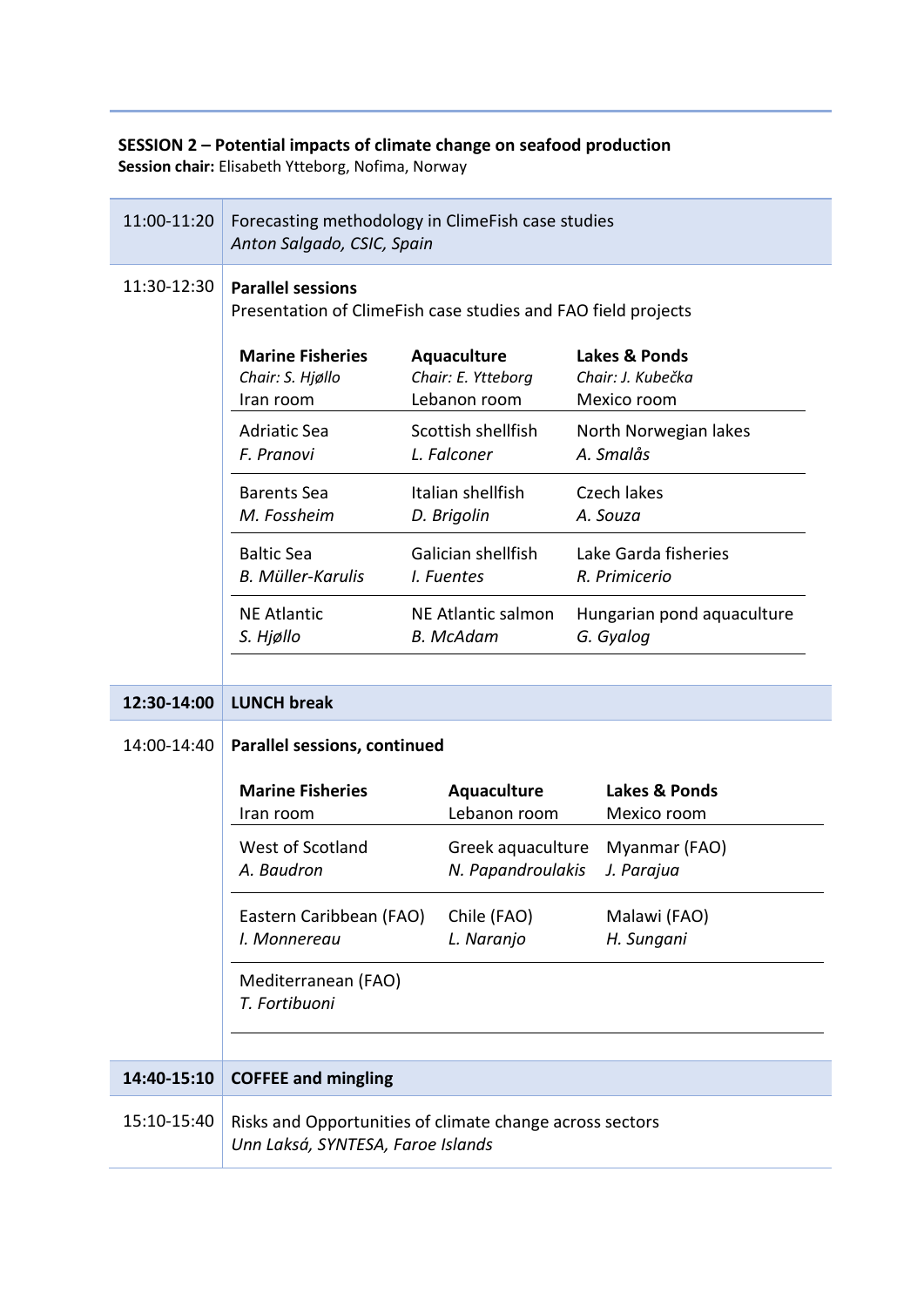## **SESSION 3 – Perspectives: industry, policy and science**

| 15:40-16:40 | <b>Keynotes</b><br>Industry: Lara Barazi-Geroulanou, CEO, Kefalonia Fisheries, Greece<br>Policy: Ernesto Penas Lado, International Fisheries Consultant, Spain<br>Science: Ingrid van Putten, CSIRO & University of Tasmania, Australia                                                                                                                                                                                                                                         |
|-------------|---------------------------------------------------------------------------------------------------------------------------------------------------------------------------------------------------------------------------------------------------------------------------------------------------------------------------------------------------------------------------------------------------------------------------------------------------------------------------------|
| 16:40-17:30 | Climate change and seafood – how are industry, policy and science responding<br>today?<br>Panel discussion (including Q&A with the audience):<br>Lara Barazi-Geroulanou, CEO, Kefalonia Fisheries, Greece<br>Ernesto Penas Lado, International Fisheries Consultant, Spain<br>$\bullet$<br>Ingrid Van Putten, CSIRO & University of Tasmania, Australia<br>Unn Laksá, SYNTESA, Faroe Islands<br>$\bullet$<br>Anton Salgado, CSIC, Spain<br>Tarub Bahri, FAO, Italy<br>$\bullet$ |
|             | 17:30-17:45 CLOSING of the day<br>Melanie Siggs, Global Aquaculture Alliance, UK                                                                                                                                                                                                                                                                                                                                                                                                |
| 17:45       | <b>Cocktail reception at FAO</b>                                                                                                                                                                                                                                                                                                                                                                                                                                                |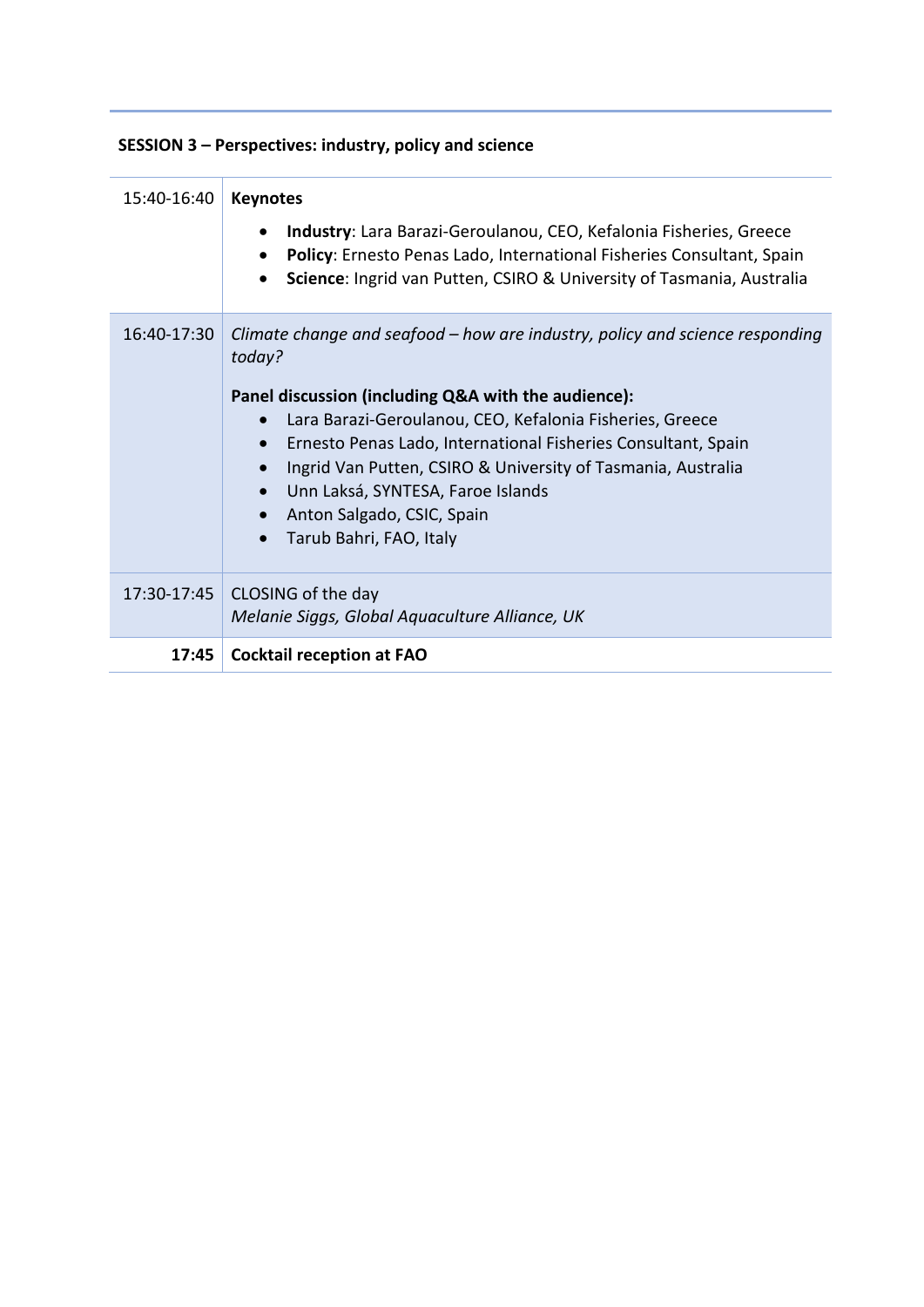## **WEDNESDAY 26 February**

**08:45-09:00 Sign-in**

**SESSION 4 – Adapting to a changing climate: adaptation plans Session chair:** Orestis Stavrakidis-Zachou, HCMR, Greece

| 09:00-10:15                                                                                                | Guidelines for making Climate Adaptation Plans for fisheries and aquaculture<br><b>Presentations:</b><br>Petter Olsen, Nofima, Norway<br>$\bullet$<br>Ragnhildur Friðriksdóttir, Matís, Island<br>$\bullet$<br>Florence Poulain, FAO, Italy     |                                                                                                                                                                                             |                                                                                                       |  |
|------------------------------------------------------------------------------------------------------------|-------------------------------------------------------------------------------------------------------------------------------------------------------------------------------------------------------------------------------------------------|---------------------------------------------------------------------------------------------------------------------------------------------------------------------------------------------|-------------------------------------------------------------------------------------------------------|--|
| 10:15-10:45                                                                                                | <b>COFFEE and mingling</b>                                                                                                                                                                                                                      |                                                                                                                                                                                             |                                                                                                       |  |
| SESSION 5 - Adapting to a changing climate: decision support<br>Session chair: Rosa Chapela, CETMAR, Spain |                                                                                                                                                                                                                                                 |                                                                                                                                                                                             |                                                                                                       |  |
| 10:45-11:45                                                                                                | How do we support decision-making? Showcasing the ClimeFish Decision<br><b>Support Framework (DSF)</b><br><b>Presentations:</b><br>Rosa Chapela and Mariola Norte, CETMAR, Spain<br>Astrid Sturm, Brandenburg University of Technology, Germany |                                                                                                                                                                                             |                                                                                                       |  |
| 11:45-12:30                                                                                                | <b>Parallel sessions</b><br><b>Marine Fisheries in</b><br><b>West of Scotland</b><br>Chair: M. Norte<br>Iran room<br>A. Baudron,<br><b>Marine Scotland</b>                                                                                      | The Decision Support Software – presentations and showcase of the tool<br><b>Marine aquaculture</b><br>in Greece<br>Chair: R. Chapela<br>Lebanon room<br>N. Papandroulakis,<br>HCMR, Greece | Hungarian pond<br>aquaculture<br>Chair: J. Arias Hansen<br>Mexico room<br>G. Gyalog,<br>HAKI, Hungary |  |
| 12:30-14:00                                                                                                | <b>LUNCH break</b>                                                                                                                                                                                                                              |                                                                                                                                                                                             |                                                                                                       |  |